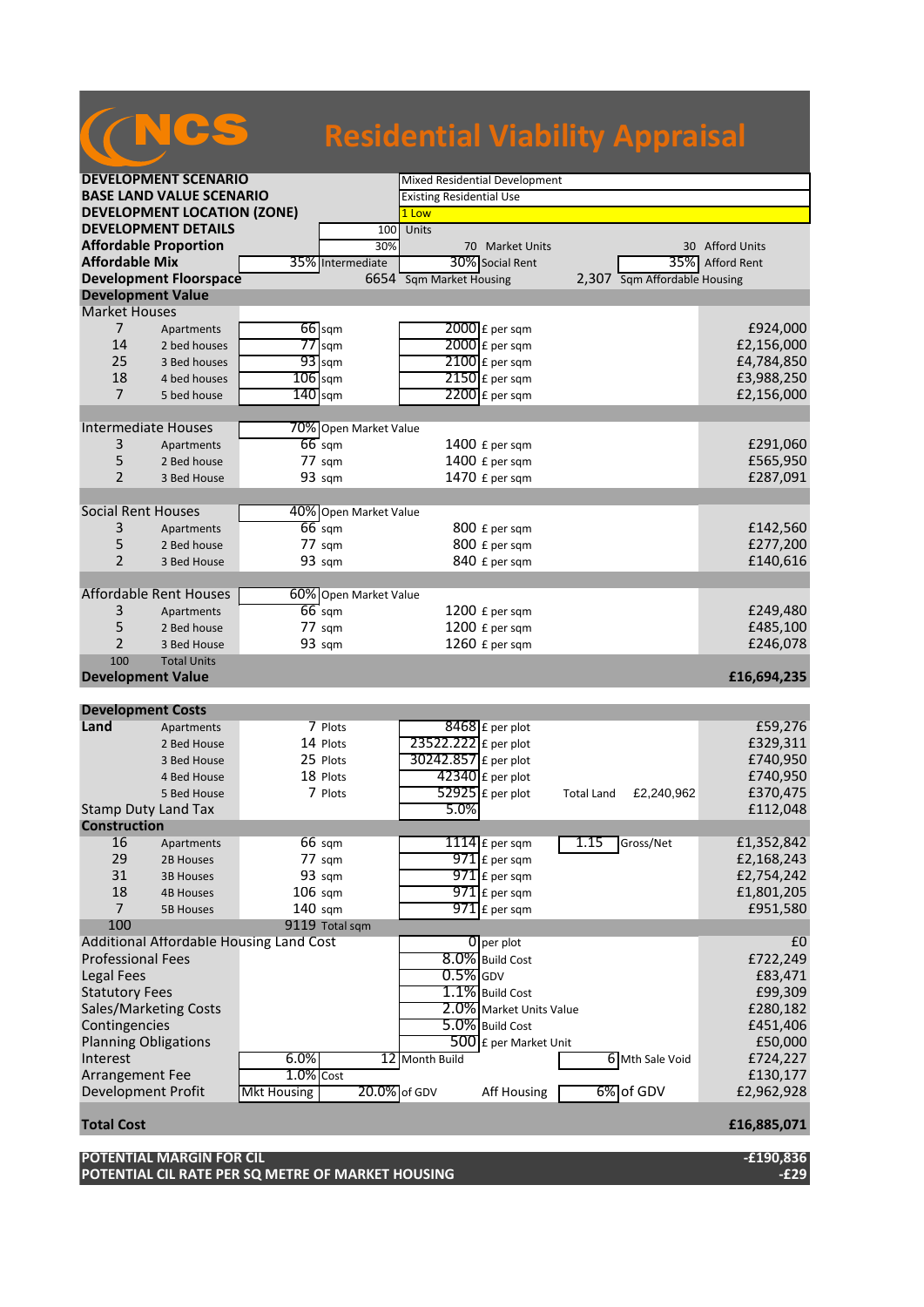## **Residential Viability Appraisal**

| <b>DEVELOPMENT SCENARIO</b>        |                                         |                    |                       | Mixed Residential Development   |                         |                   |                              |                    |
|------------------------------------|-----------------------------------------|--------------------|-----------------------|---------------------------------|-------------------------|-------------------|------------------------------|--------------------|
| <b>BASE LAND VALUE SCENARIO</b>    |                                         |                    |                       | <b>Existing Residential Use</b> |                         |                   |                              |                    |
| <b>DEVELOPMENT LOCATION (ZONE)</b> |                                         |                    |                       | 2 Medium                        |                         |                   |                              |                    |
|                                    | <b>DEVELOPMENT DETAILS</b>              |                    | 100                   | Units                           |                         |                   |                              |                    |
| <b>Affordable Proportion</b>       |                                         |                    | 30%                   |                                 | 70 Market Units         |                   |                              | 30 Afford Units    |
| <b>Affordable Mix</b>              |                                         |                    | 35% Intermediate      |                                 | 30% Social Rent         |                   | 35%                          | <b>Afford Rent</b> |
|                                    | <b>Development Floorspace</b>           |                    |                       | 6654 Sqm Market Housing         |                         |                   | 2,307 Sqm Affordable Housing |                    |
| <b>Development Value</b>           |                                         |                    |                       |                                 |                         |                   |                              |                    |
| <b>Market Houses</b>               |                                         |                    |                       |                                 |                         |                   |                              |                    |
| $\overline{7}$                     | Apartments                              |                    | $66$ sqm              |                                 | 2700 £ per sqm          |                   |                              | £1,247,400         |
| 14                                 | 2 bed houses                            |                    | $77$ sqm              |                                 | $2700$ £ per sqm        |                   |                              | £2,910,600         |
| 25                                 | 3 Bed houses                            |                    | $93$ sqm              |                                 | $2775$ £ per sqm        |                   |                              | £6,322,838         |
| 18                                 | 4 bed houses                            | $106$ sqm          |                       |                                 | $2900$ £ per sqm        |                   |                              | £5,379,500         |
| $\overline{7}$                     | 5 bed house                             | $140$ sqm          |                       |                                 | $3015$ £ per sqm        |                   |                              | £2,954,700         |
|                                    |                                         |                    |                       |                                 |                         |                   |                              |                    |
| Intermediate Houses                |                                         |                    | 70% Open Market Value |                                 |                         |                   |                              |                    |
| 3                                  | Apartments                              |                    | $66$ sqm              |                                 | 1890 £ per sqm          |                   |                              | £392,931           |
| 5                                  | 2 Bed house                             |                    | 77 sqm                |                                 | 1890 £ per sqm          |                   |                              | £764,033           |
| $\overline{2}$                     | 3 Bed House                             |                    | 93 sqm                |                                 | 1942.5 £ per sqm        |                   |                              | £379,370           |
|                                    |                                         |                    |                       |                                 |                         |                   |                              |                    |
| <b>Social Rent Houses</b>          |                                         |                    | 40% Open Market Value |                                 |                         |                   |                              |                    |
| 3                                  | Apartments                              |                    | $66$ sqm              |                                 | 1080 £ per sqm          |                   |                              | £192,456           |
| 5                                  | 2 Bed house                             |                    | 77 sqm                |                                 | 1080 £ per sqm          |                   |                              | £374,220           |
| $\overline{2}$                     | 3 Bed House                             |                    | 93 sqm                |                                 | 1110 £ per sqm          |                   |                              | £185,814           |
|                                    |                                         |                    |                       |                                 |                         |                   |                              |                    |
|                                    | <b>Affordable Rent Houses</b>           |                    | 60% Open Market Value |                                 |                         |                   |                              |                    |
| 3                                  | Apartments                              |                    | $66$ sqm              |                                 | 1620 £ per sqm          |                   |                              | £336,798           |
| 5                                  | 2 Bed house                             |                    | 77 sqm                |                                 | 1620 £ per sqm          |                   |                              | £654,885           |
| 2                                  | 3 Bed House                             |                    | 93 sqm                |                                 | 1665 £ per sqm          |                   |                              | £325,175           |
| 100                                | <b>Total Units</b>                      |                    |                       |                                 |                         |                   |                              |                    |
| <b>Development Value</b>           |                                         |                    |                       |                                 |                         |                   |                              | £22,420,719        |
|                                    |                                         |                    |                       |                                 |                         |                   |                              |                    |
| <b>Development Costs</b>           |                                         |                    |                       |                                 |                         |                   |                              |                    |
| Land                               | Apartments                              |                    | 7 Plots               |                                 | 17544 $E$ per plot      |                   |                              | £122,808           |
|                                    | 2 Bed House                             |                    | 14 Plots              | 48733.333 £ per plot            |                         |                   |                              | £682,267           |
|                                    | 3 Bed House                             |                    | 25 Plots              | 62657.143 £ per plot            |                         |                   |                              | £1,535,100         |
|                                    | 4 Bed House                             |                    | 18 Plots              |                                 | $87720$ £ per plot      |                   |                              | £1,535,100         |
|                                    | 5 Bed House                             |                    | 7 Plots               |                                 | 109650 £ per plot       | <b>Total Land</b> | £4,642,825                   | £767,550           |
| <b>Stamp Duty Land Tax</b>         |                                         |                    |                       | 5.0%                            |                         |                   |                              | £232,141           |
| <b>Construction</b>                |                                         |                    |                       |                                 |                         |                   |                              |                    |
| 16                                 | Apartments                              |                    | 66 sqm                |                                 | $1114$ $E$ per sqm      | 1.15              | Gross/Net                    | £1,352,842         |
| 29                                 | 2B Houses                               |                    | $77 \text{ sqm}$      |                                 | $971$ $E$ per sqm       |                   |                              | £2,168,243         |
| 31                                 | <b>3B Houses</b>                        |                    | 93 sqm                |                                 | 971 £ per sqm           |                   |                              | £2,754,242         |
| 18                                 | <b>4B Houses</b>                        | $106$ sqm          |                       |                                 | $971$ $E$ per sqm       |                   |                              | £1,801,205         |
| $\overline{7}$                     | <b>5B Houses</b>                        | 140 sqm            |                       |                                 | $971$ $E$ per sqm       |                   |                              | £951,580           |
| 100                                |                                         |                    | 9119 Total sqm        |                                 |                         |                   |                              |                    |
|                                    | Additional Affordable Housing Land Cost |                    |                       |                                 | $14620$ per plot        |                   |                              | £438,600           |
| <b>Professional Fees</b>           |                                         |                    |                       |                                 | 8.0% Build Cost         |                   |                              | £722,249           |
| <b>Legal Fees</b>                  |                                         |                    |                       | $0.5\%$ GDV                     |                         |                   |                              | £112,104           |
| <b>Statutory Fees</b>              |                                         |                    |                       |                                 | 1.1% Build Cost         |                   |                              | £99,309            |
| Sales/Marketing Costs              |                                         |                    |                       |                                 | 2.0% Market Units Value |                   |                              | £376,301           |
| Contingencies                      |                                         |                    |                       |                                 | 5.0% Build Cost         |                   |                              | £473,336           |
| <b>Planning Obligations</b>        |                                         |                    |                       |                                 | 500 £ per Market Unit   |                   |                              | £50,000            |
| Interest                           |                                         | 6.0%               |                       | 12 Month Build                  |                         |                   | 6 Mth Sale Void              | £988,599           |
| Arrangement Fee                    |                                         | $1.0%$ Cost        |                       |                                 |                         |                   |                              | £161,250           |
| Development Profit                 |                                         | <b>Mkt Housing</b> | 20.0% of GDV          |                                 | Aff Housing             |                   | 6% of GDV                    | £3,979,348         |
| <b>Total Cost</b>                  |                                         |                    |                       |                                 |                         |                   |                              | £21,304,172        |

| <b>POTENTIAL MARGIN FOR CIL</b>                   | £1,116,546 |
|---------------------------------------------------|------------|
| POTENTIAL CIL RATE PER SQ METRE OF MARKET HOUSING | £168       |

**CNCS**